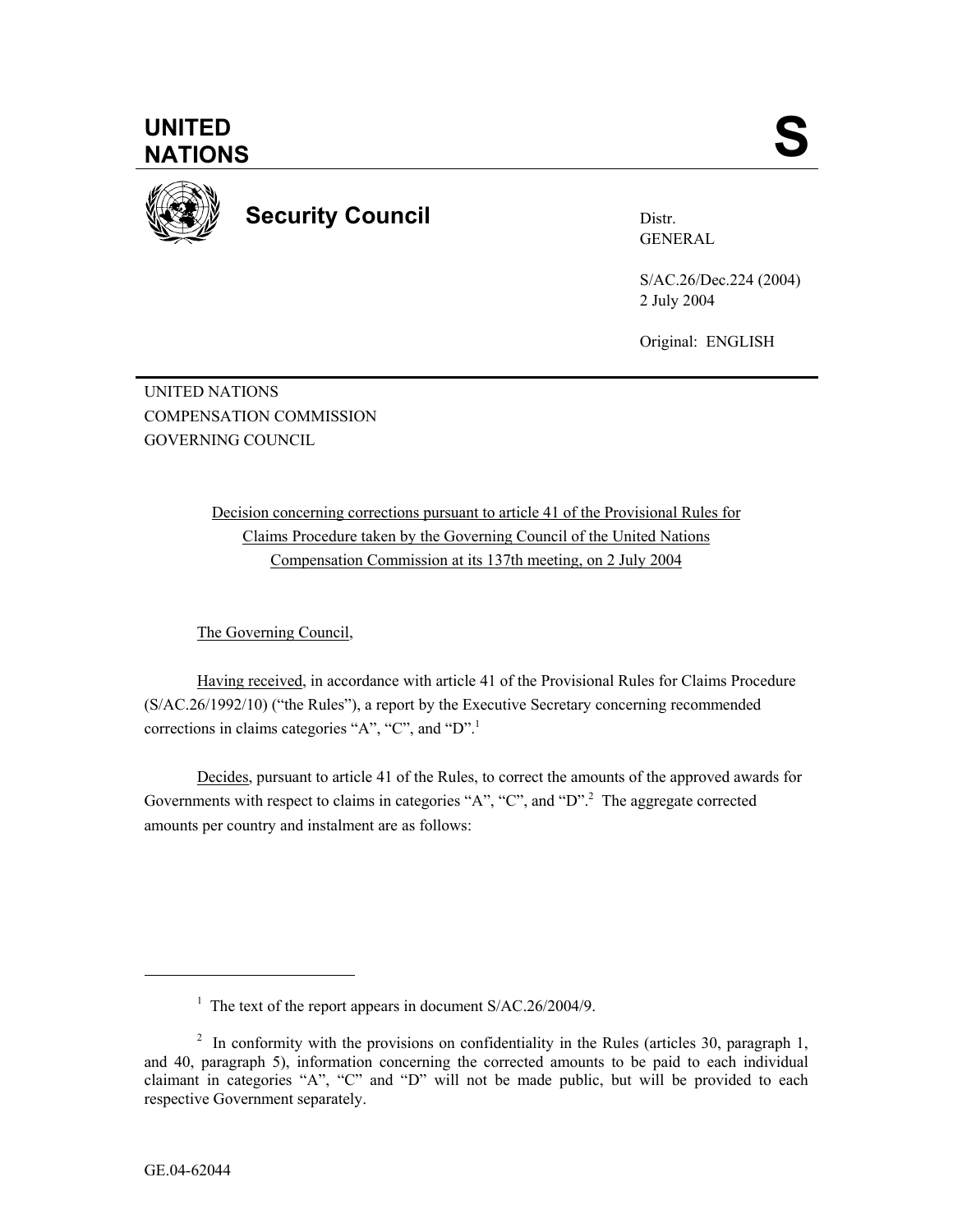| Country     | Previous total award (USD) | Corrected total award (USD) |
|-------------|----------------------------|-----------------------------|
| Philippines | 27,429,000.00              | 27,415,500.00               |
| Sri Lanka   | 69,782,000.00              | 69,779,500.00               |

# Table 1. Fourth instalment category "A" claims corrections

#### Table 2. Fifth instalment category "A" claims corrections

| Country     | Previous total award (USD) | Corrected total award (USD) |
|-------------|----------------------------|-----------------------------|
| Philippines | 18,116,500.00              | 17,969,500.00               |
| Sri Lanka   | 69,702,500.00              | 69,698,500.00               |

### Table 3. Sixth instalment category "A" claims corrections

| Country     | Previous total award (USD) | Corrected total award (USD) |
|-------------|----------------------------|-----------------------------|
| Philippines | 60,712,500.00              | 60,707,000.00               |
| Sri Lanka   | 35,579,000.00              | 35,575,000.00               |

# Table 4. Fourth instalment category "C" claims corrections

| <u>Sountry</u> | Previous total award (USD) | Corrected total award (USD) |
|----------------|----------------------------|-----------------------------|
| India          | 45,977,695.49              | 45,973,070.30               |

## Table 5. Thirteenth instalment category "D" claims corrections

| <u>Country</u> | Previous total award (USD) | Corrected total award (USD) |
|----------------|----------------------------|-----------------------------|
| Kuwait         | 133,791,333.34             | 133,755,478.67              |

 Decides also that, based on the above corrections, the corrected total awards by instalment are as follows:

## Table 6. Recommended corrected total awards for category "A" claims

| Instalment | Previous total award (USD) | Corrected total award (USD) |
|------------|----------------------------|-----------------------------|
| Fourth     | 732,874,500.00             | 732,858,500.00              |
| Fifth      | 773,304,500.00             | 773,153,500.00              |
| Sixth      | 317,155,500.00             | 317,146,000.00              |